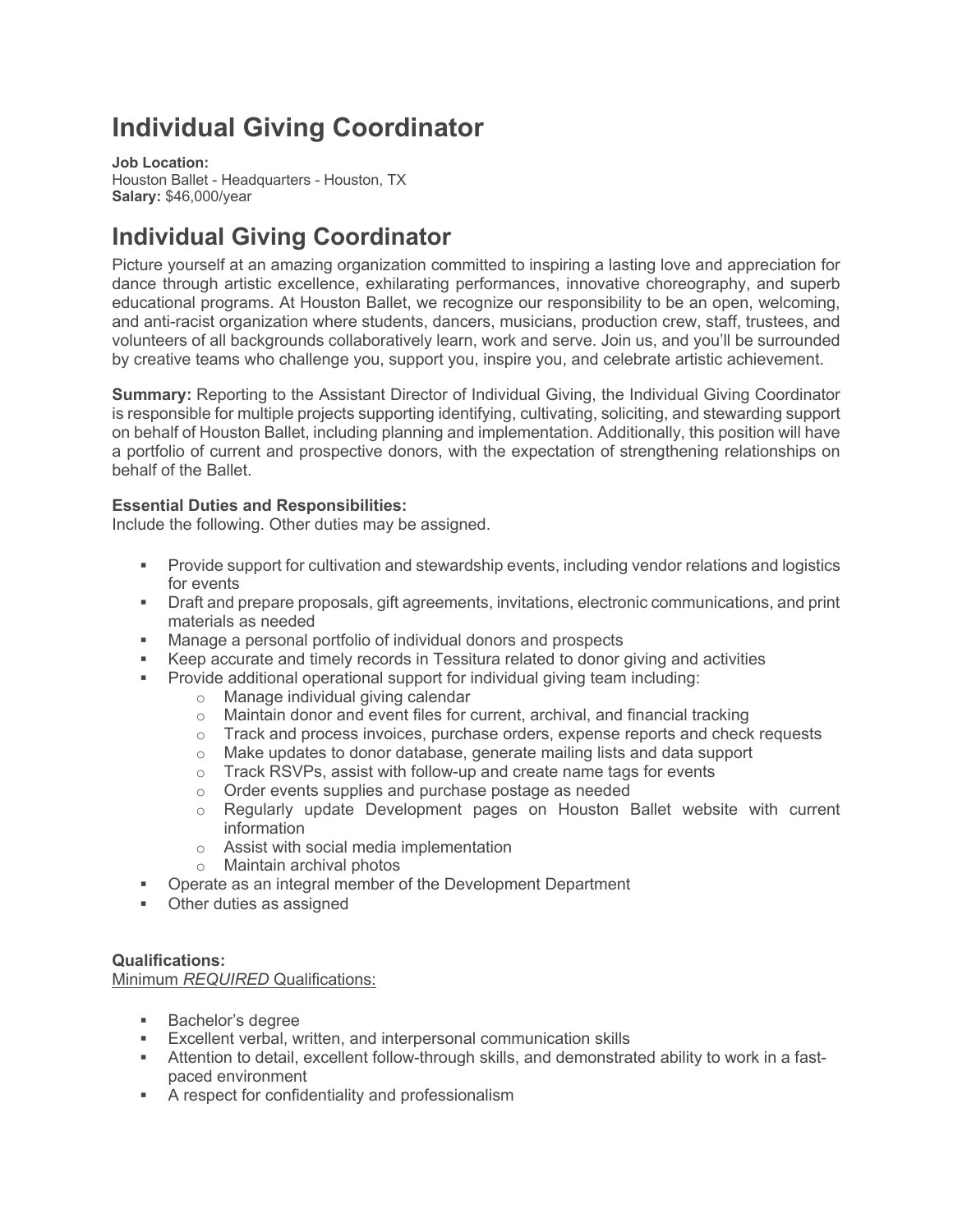- Ability to manage multiple tasks, prioritize work and be able to meet tight deadlines
- § Exceptional computer skills, including prior database, Word, and Excel experience

#### Preferred *ADDITIONAL* Qualifications:

- Knowledge of Adobe Creative Suite and Microsoft Office including Publisher
- § Two years' experience in fundraising/development
- Tessitura experience a significant plus

### **Competencies:**

- § Organization/Planning Develops clearly defined, realistic, measurable objectives that are consistent with the company's objectives. Organizes personal workload and sets priorities; Uses time efficiently. Meets deadlines consistently.
- § Job Knowledge/Compensation Possesses the skills, knowledge and expertise required to perform the essential aspects of the job as well as any other specific educational and/or certification requirements and have the compensation for your expertise.
- **Communication** Communicates effectively in writing and verbally; expresses complex ideas in simple terms. Clearly and concisely expresses in individual or group situations. Comprehends and processes information and responds to communication from others. Communicates, empathizes, uses diplomacy, influences, and gains cooperation. Interacts effectively across functions and levels of the company.
- **Flexibility/Adaptability Ensures the integrity of work. Effectively responds to change. Adjusts** to and accepts changes in direction and priorities. Sees changes in the business or work environment, understands implications and adjusts priorities as needed on short notice.

### **Work Environment:**

- § Well-lighted, heated and/or air-conditioned indoor office setting with adequate ventilation.
- § Moderate noise (examples: business office with computers and printers, light traffic)
- Regular (Monday Friday), as well as on weekends as necessary
- Moderate overnight travel (up to 10%) by land and/or air

# **\****Only applicants that meet the required qualifications and that submit a cover letter and resume will be considered for this position.*

#### *Due to the large number of applications we receive, we will not be able to acknowledge receipt of your resume. NO PHONE CALL INQUIRES, PLEASE.*

*Houston Ballet is an Equal Opportunity Employer. Candidates for employment are considered without regard to race, color, sex, creed, national origin, sexual preference, age, non-job-related disability or marital status.*

#### **Inclusion, Diversity, Equity and Access Statement:**

Houston Ballet Foundation is an Equal Opportunity Employer. Candidates for employment are considered without regard to race, color, sex, creed, national origin, sexual orientation, age, non-jobrelated disability or marital status.